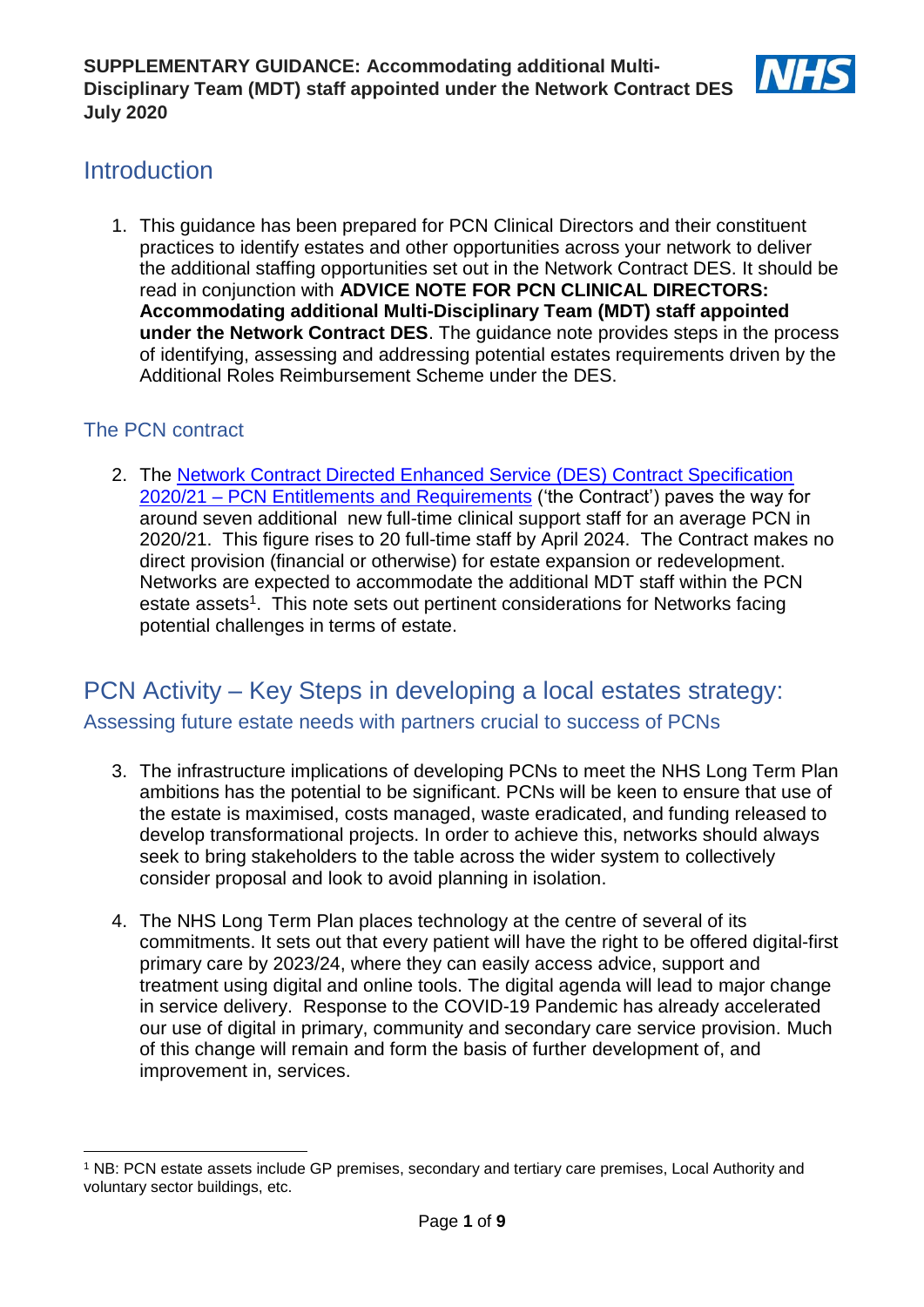

- 5. To achieve this, the GP contract has laid out a number of digital primary care requirements, including:
	- All practices will ensure at least 25 percent of appointments are available for online booking. Practices are encouraging online consultations and offering non-triage appointments online including those available for direct booking by patients on the phone or in person;
	- All patients will have the right to online consultations by April 2020 and video consultation by April 2021.
- 6. These principles can easily be applied to the extended workforce under the PCN DES contract, with a move to use technology to develop and enhance the service offering.

# Step 1 - Build a picture of current services

- 7. In order to test need and explore options, there is a need to map the baseline in terms of current service provision. Across the PCN membership, all Practices should list the services provided, and in building a full picture PCNs should capture what else is provided in their locality, from where and by whom. This may require some local research and CCG leads and Provider contacts should help in drawing together relevant information. The SHAPE asset mapping tool would serve as a useful storage solution (see para 23)
- 8. The recently published NHSE-supported National Association of Primary Care Estate Guide (March 2020), 'Primary Care Networks – [Critical thinking in developing](https://napc.co.uk/wp-content/PDF/NAPC_estates_guide_web.pdf)  [an estates strategy',](https://napc.co.uk/wp-content/PDF/NAPC_estates_guide_web.pdf) provides helpful information and case studies and may help to guide PCN teams through the process.
- 9. National investment in feasibility studies at such an early stage of PCN maturity is not planned and may not be appropriate but PCNs may consider that this is a key step in the local assessment process and opt to self-fund such work.

# Set out your Workforce Strategy

- 10.Estates requirements will ultimately be driven by recruitment decisions made by PCNs, which will depend on their priorities.
- 11.To provide some context, a PCN with a population of around 30k patients to provide an illustrative example – could engage around 3 WTE clinical pharmacists, 1.5 WTE social prescribing link workers, 0.5 WTE physiotherapists and 0.5 WTE physician associates from 2020/21.
- 12.The employment model of new staff is key to understanding how these staff will operate within the PCN and if they are required to spend at their base if employed by a Trust or another organisation, for which the PCN holds a sub-contract. These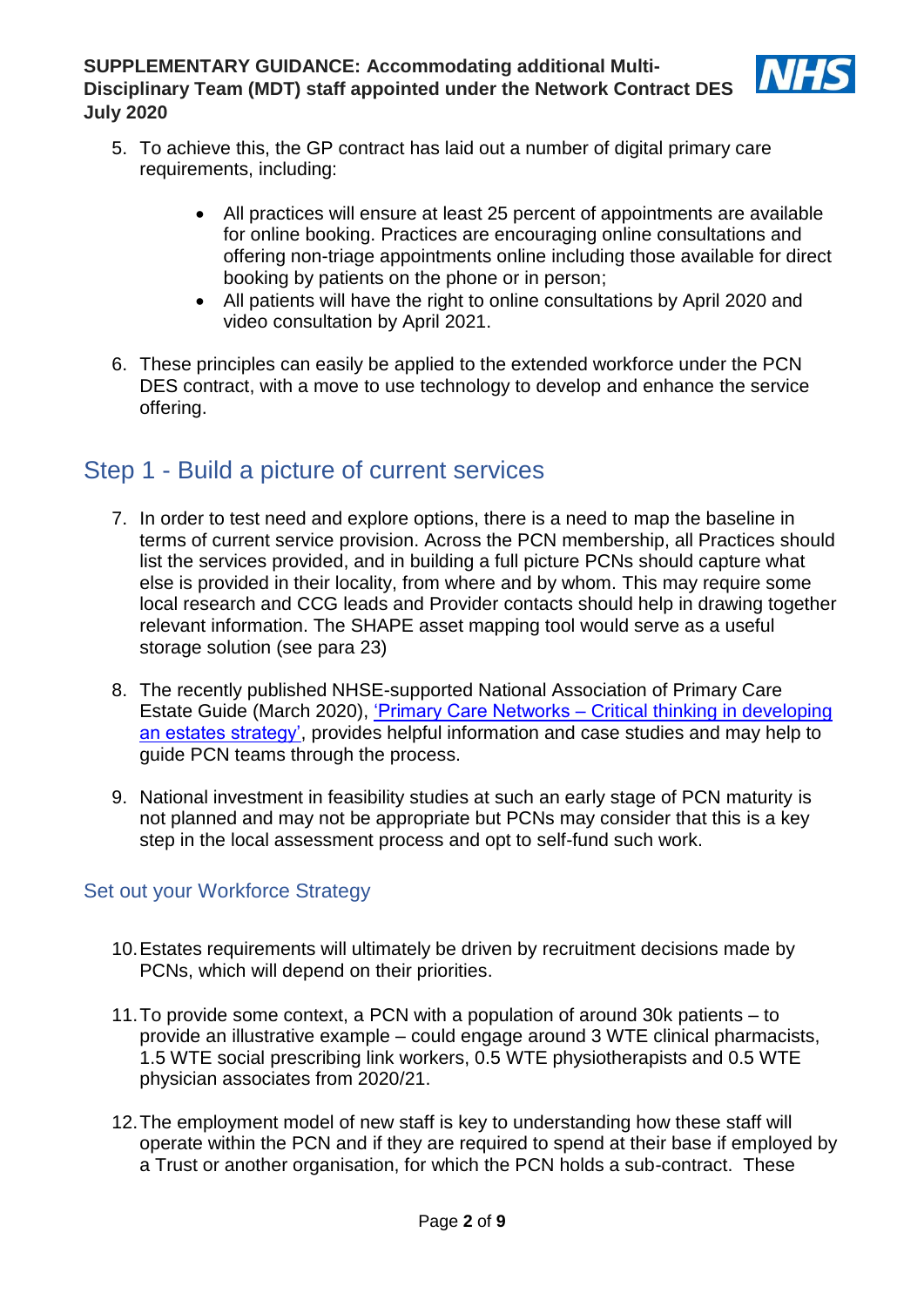

conversations should take place before the new staff member has been taken on by the PCN.

#### Suggested actions required across the PCN membership organisations:

- Calculate the hours the new workforce will provide to the Network;
- Assess when and where these individual services may be best delivered clinical or non-clinical setting, GP surgery base (all, or some), for example;
- Identify where these services are typically delivered from other (non- GP surgery) sites, and consider if it is possible that other non-clinical premises could be considered suitable;
- Assess whether more flexible working arrangements across all staffing groups may be attractive and improve recruitment & retention and relieve pressure in crowded premises;
- Determine if flexible working could be established which sees the extended team in particular, providing services outside of core GMS contracted hours, for at least for part of the week;
- Consider if flexible working arrangements be agreed which provide for home or remote working for at least some of the working week.

# Step 2 - Outline future health and care models (population health approach) and assess estate needs

- 13.Once the current provision is mapped, the next step will see the PCN stakeholders considering the responses to key questions:
	- *i. In terms of commissioning, which services are specific to local health need and patient demographics?*
	- *ii. What does the PCN population require in terms of services?*
	- *iii. Does the PCN have data to evidence this?*
	- *iv. What services do 'core-'and 'non-core' PCN members already provide?*
	- *v. Is that service provision considered sufficient?*
	- *vi. Is the service under pressure?*
	- *vii. Will the service change as a result of the extended workforce, or for another reason – for example, advancements and improvements in systems and processes made under the digital agenda?*
	- *viii. What other extended services outside of the core GMS contract provision are provided across the wider PCN area?*
	- *ix. Could the extended workforce be better aligned to those teams – mental health, pharmacy, for example?*
	- *x. What opportunities exist for enhanced PCN integration and working?*
	- *xi. What is the best way to integrate the new workforce with the existing, and link the Network together with the wider system Providers?*
	- *xii. Does this integration require physical co-location, or can it be effected in some other way?*
	- *xiii. What time could the services be delivered - 'in core hours' or 'outside of core hours'?*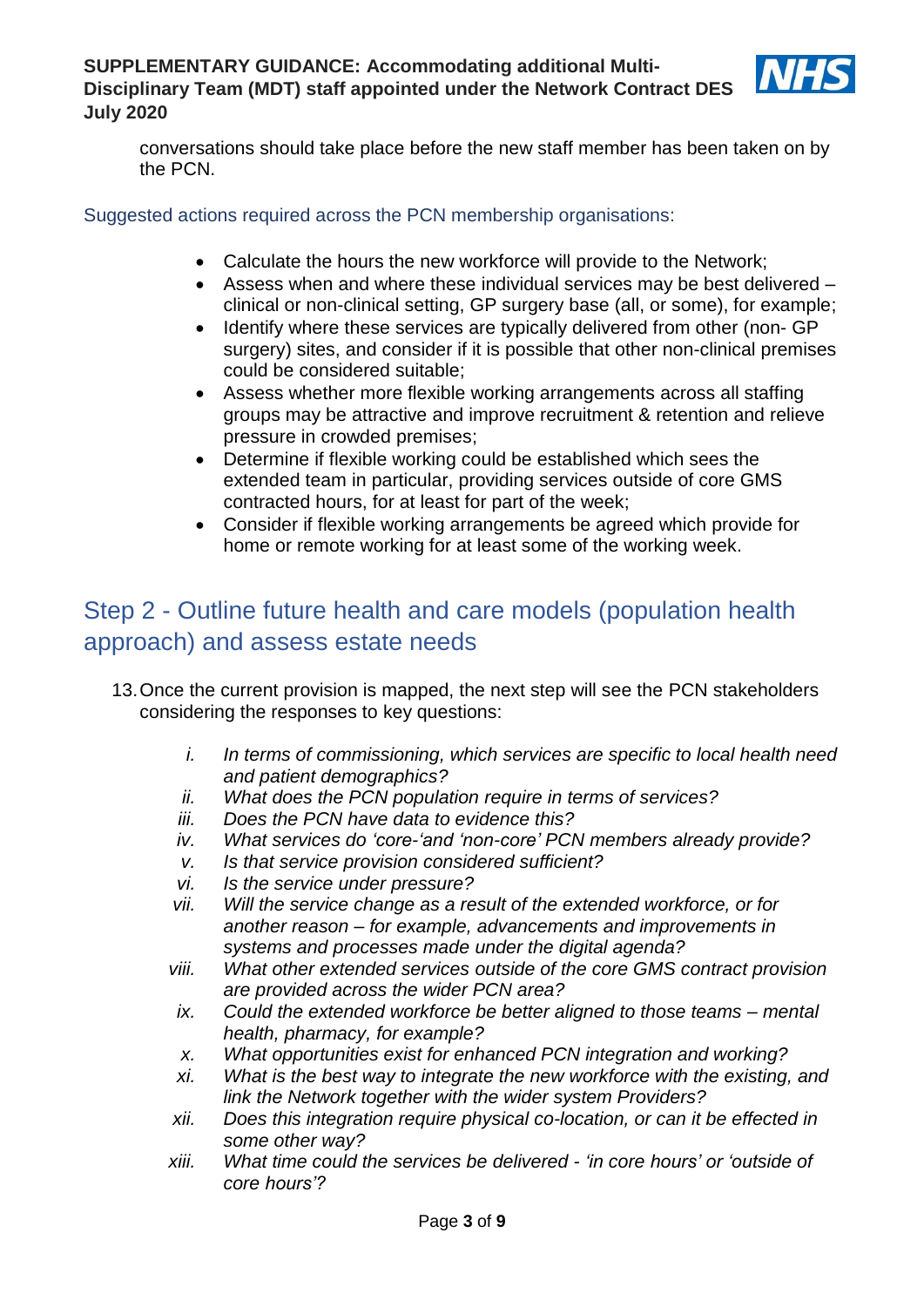

*xiv. How do we ensure that lone working risks are avoided, and staff are not isolated?*

### Stocktake of the PCN estate

- 14.This next phase will require the PCN members to take stock of all available estate within the PCN boundaries, including everything from community services to third sector estates. Recognition of estate which sits just outside the boundaries of the PCN, but which could serve the PCN population well, should also be considered.
- 15.Agreement of a service delivery plan and sites to be used should be agreed with your Commissioners.
- 16.When considering the use of premises, a range of questions should be asked:
	- *What do we know about the current use of the building?*
	- *Do the buildings have vacant or void space or an element of capacity?*
	- *Are the buildings to be leased or owned? By whom?*
	- *Is it possible to secure new licence / lease agreements?*
	- *Who will take the risk of the licence / lease commitment?*
	- *What do we know about the connectivity and information technology systems at each of the sites (broadband connection, WiFi, telephone line, digital health etc.) – how easy would it be to use this space?*
	- *What are the opening hours of each site?*
	- *Are there restrictions on use of the building – explore the User clause, planning permission, for example*
	- *What is the condition of the building?*
	- *Does it meet the standards required by the NHS and CQC?*
	- *Are capital works required to bring the building to standard?*
	- *What are the funding options for capital works?*
	- *How long would the works take to deliver suitable premises?*
- 17.PCN members should consider the advantages of finding a solution collectively. Benefits include:
	- *Helping to improve the quality of one or more patient services*
	- *Sharing of staff can bring about significant cost savings*
	- *Improved patient access*
	- *Provides flexible arrangements between practices and providers*

### SHAPE mapping tool

18.A useful resource for PCNs is the [SHAPE mapping tool](https://shapeatlas.net/) – Strategic Health Asset Planning and Evaluation - a web enabled, evidence-based application that informs and supports the strategic planning of services and assets across a whole health economy. The SHAPE Place Atlas is free to NHS professionals and Local Authority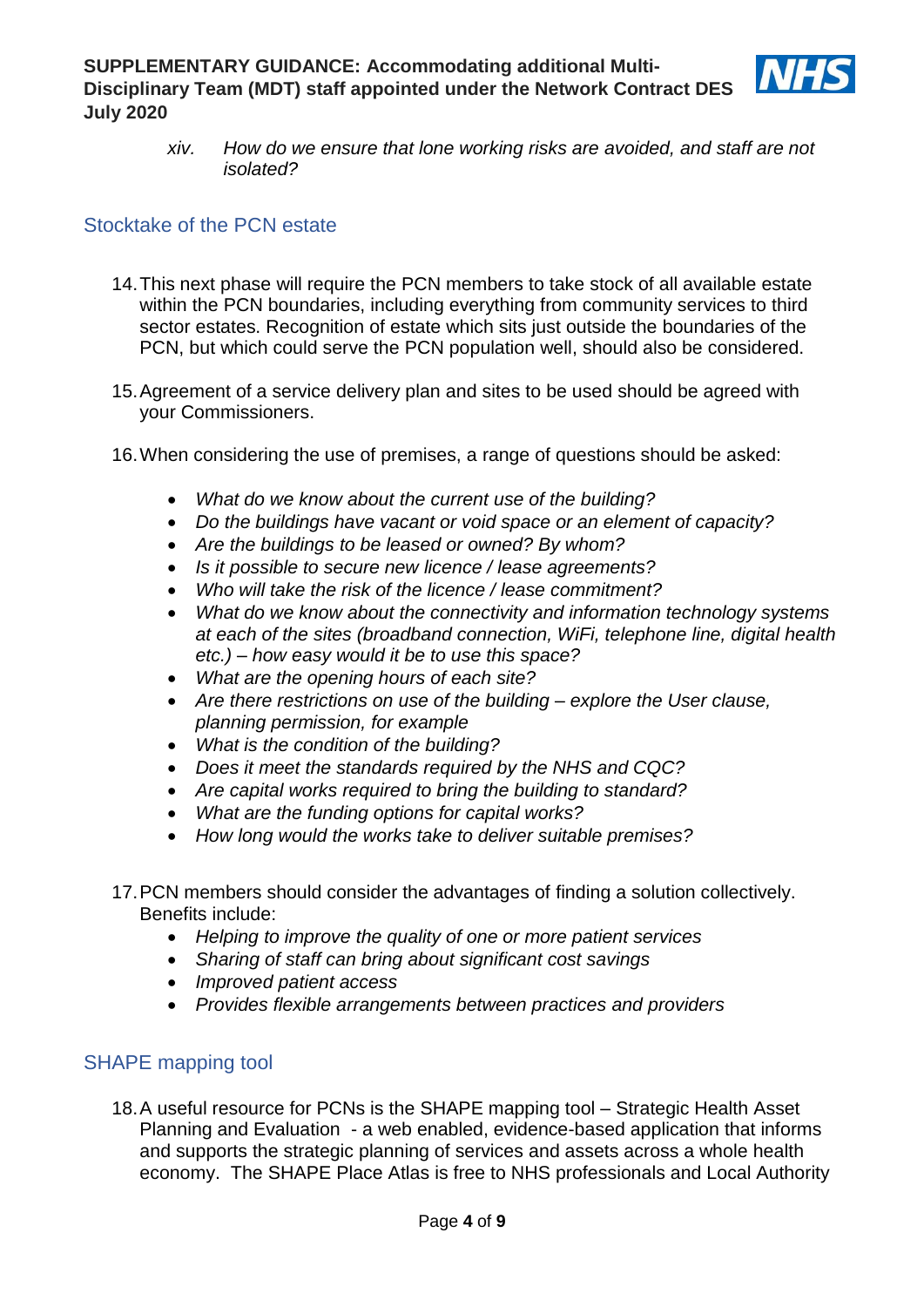

professionals with a role in Public Health or Social Care. Access to the application is by [formal registration](https://shapeatlas.net/user-registration/) and licence agreement.

19.The primary aim of the application is to facilitate scenario planning and option appraisal in support of STPs. Specifically, the SHAPE Place Atlas helps organisations consider the evaluation of the impact of service configuration on populations, and to assess the optimum location of services.

The SHAPE tool provides:

- an accessible online tool for STP stakeholders;
- key indicators and data about an area to STP level, with a focus on health inequalities and equity of service;
- flexible geographies including STP, CCG, LA, ward and Lower Layer Super Output Areas (LSOA);
- a comprehensive overview of the STP's NHS estate;
- functionality to enable users to flexibly evaluate and test the impact of plans;
- support for GP Primary Care Networks.
- 20.Clinical Directors and other strategic planning staff should consider the use of SHAPE to support the workforce and estates audit across a PCN.
- 21.NHS England & NHS Improvement is launching a Primary Care Data Collection programme in 2020. As data is collated, it will be added to the SHAPE tool to further inform local service and estate planning.

# Step 3 - Produce key elements to begin to form an estate strategy

### Gap Analysis

- 22.Using this information, a basic level overview should now be available to drive local discussions around which options exist to address any demand for additional space.
- 23.Any consideration for additional space will undoubtedly require Commissioner support where financial assistance is expected under the Premises Costs Directions [\(2013\).](https://assets.publishing.service.gov.uk/government/uploads/system/uploads/attachment_data/file/184017/NHS__General_Medical_Services_-_Premises_Costs__Directions_2013.pdf) No formal agreements should be entered into unless Commissioners have been formally consulted on any proposed changes, have had the ability to consider the application and have formally confirmed approval for any underwriting or commitment to funding new / additional space.
- 24.The basis of an estate strategy should now be discussed with Commissioners, STP and ICS partners to agree alignment with wider service strategies and to help inform a comprehensive local primary care estates strategy as part of the broader Systemwide estates workbook and investment strategy.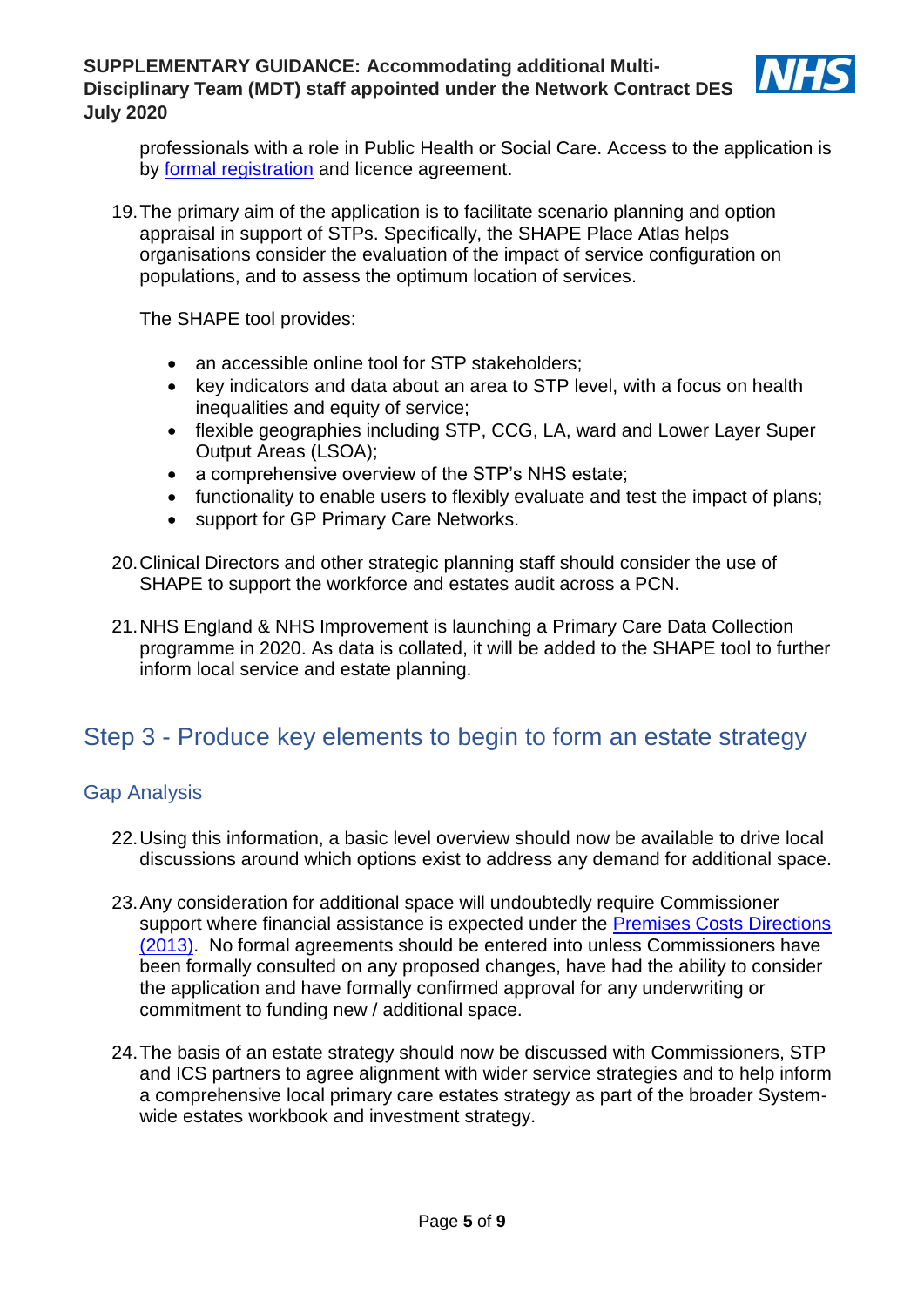

### Governance considerations

- 25.Where extra space is required, governance arrangements for approving additional space should be considered and agreed. There is no change to the current arrangements in that the GP Contractor is accessing rights under the GMS (PMS) contract for financial assistance in respect of premises costs in line with the [Premises Costs Directions \(2013\).](https://assets.publishing.service.gov.uk/government/uploads/system/uploads/attachment_data/file/184017/NHS__General_Medical_Services_-_Premises_Costs__Directions_2013.pdf)
- 26.The GP Contractor is required to make a formal application to the Commissioner. This may be on behalf of a PCN by a 'host' practice and the application should provide necessary detail and evidence of support from all member practices of the PCN and any agreements reached in terms of hosting, running costs, liability, risk etc. The host practice will need to confirm that it is willing to take the risks, liabilities and commitments associated with any financial assistance provided by NHSE.
- 27.Where leases or licences are to be entered into, the PCN / host Practice should present the draft Terms to the Commissioner for assessment. Standard lease terms can be shared by NHSE to guide negotiations. No lease or licence should be entered into prior to written Commissioner approval – to do so would place the Contractor at risk.
- 28.Commissioners are required to undertake a formal due diligence process, testing and reviewing any application for financial assistance, seeking professional advice from the District Valuer and other advisers as necessary. Typically, all applications are expected to be considered by the Primary Care Commissioning Committee as a minimum, but larger, complex or contentious applications may require review by more senior committees.
- 29.The PCN / Practice should not take any steps to formally secure additional accommodation where it is reliant on NHS funding, unless it has been given the express and formal approval by the appropriate Commissioner. To do so without formal approval being in place, will place the Practice / PCN at risk and Commissioners will not be obliged to support such costs.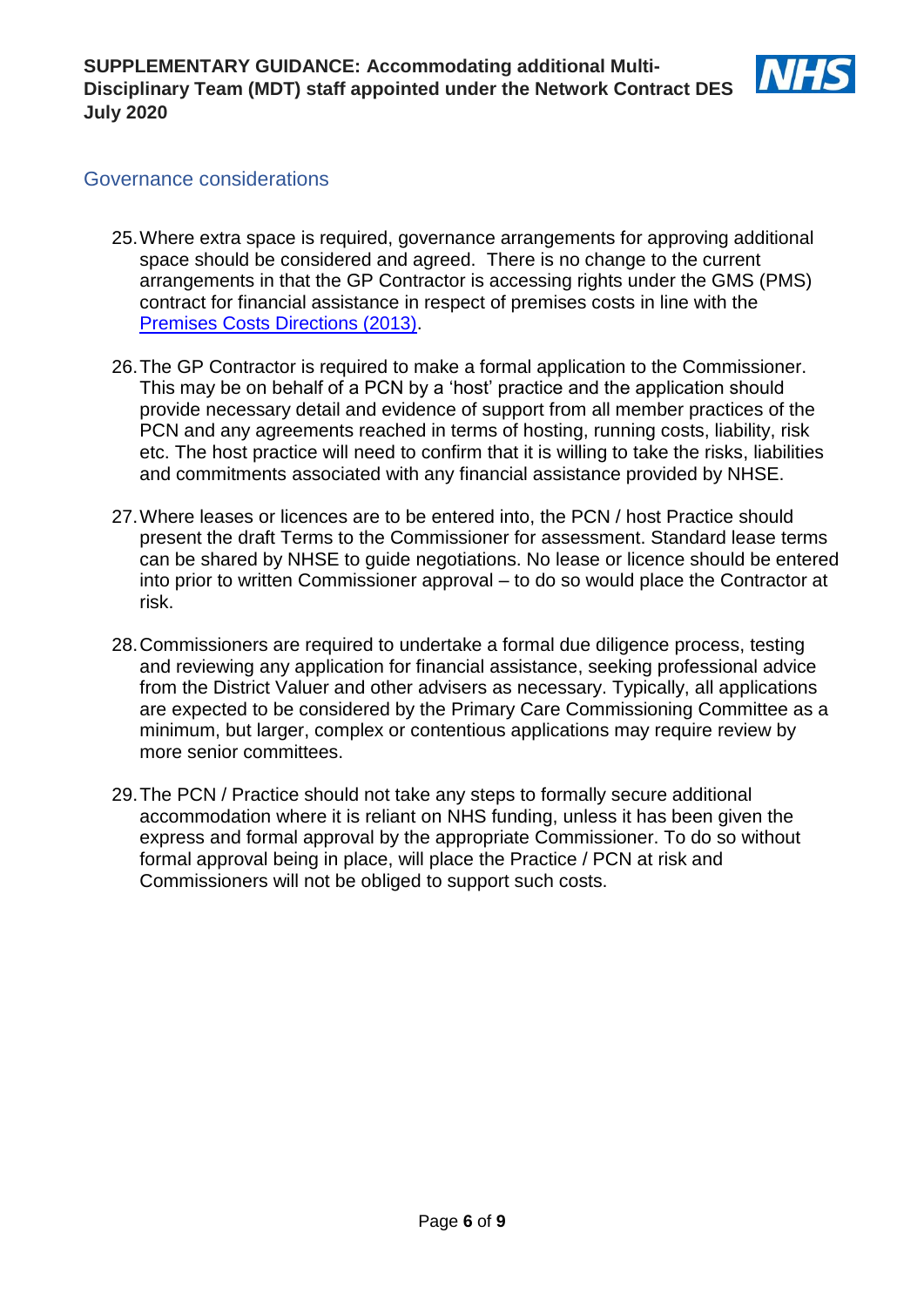

## Practical Implementation

- 30.The current PCDs allow for the hosting of additional employees as set out in the Network Contract DES; this is because the additional staff should be considered as the extended team delivering services under General Medical Services Contracts. It is assumed NHS England will cover the costs of hosting the additional PCN support staff, typically within the current level of approved GMS space and in new space, only where an application has been made, considered and supported by the Commissioner.
- 31.Where it can be evidenced that despite the testing of the estate capacity and wider system solutions as described in this Guide, a demand for additional accommodation exists, Commissioners will expect to receive a formal application, as set out in the Governance considerations above.

## Holding the Lease or Licence

32.Where new estate is to be occupied, the PCN will need to agree which party will hold the lease or licence for external space. Where the NHS is asked to take on property commitments, we will rely on partners such as NHS Property Services Ltd as Commissioners cannot hold operational property or enter into lease commitments for this type of asset. Where such proposals are being considered, NHSPS will be entitled to undertake its own due diligence and assess the application in accordance with its own commercial judgment. However, NHS commitment to a lease has an impact on NHS national capital budgets and is subject to formal agreement and prior planning.

# Agreeing & Regulating the use of 'new' or additional space

- 33.It is important to 'track changes' to premises. Where PCN services are being delivered and these are being hosted by a PCN member organisation, or are delivered at an alternative location, the site should be recorded within the formal PCN Network Agreement, including any charges to be levied (see below) and any advice on licence agreements. The GMS/PCN contract needs to be updated to include relevant detail of sites used; CQC registration may also be required.
- 34.Use of existing primary care floorspace which has already been designated as GMS space, will be covered by the existing GMS contract terms and the Premises Costs Directions. Where charges are to be levied, these will be considered under the PCDs and deductions made to reimbursement payments accordingly. Ultimately, the aim is to ensure occupants should not receive more than 100% of the reimbursable costs.
- 35.Where a PCN looks to utilise external (perhaps NHSPS, community or hospital accommodation) floorspace which is not currently deemed GMS approved space, an application to the CCG to include this space as GMS approved accommodation is required, as set out in the Governance considerations above.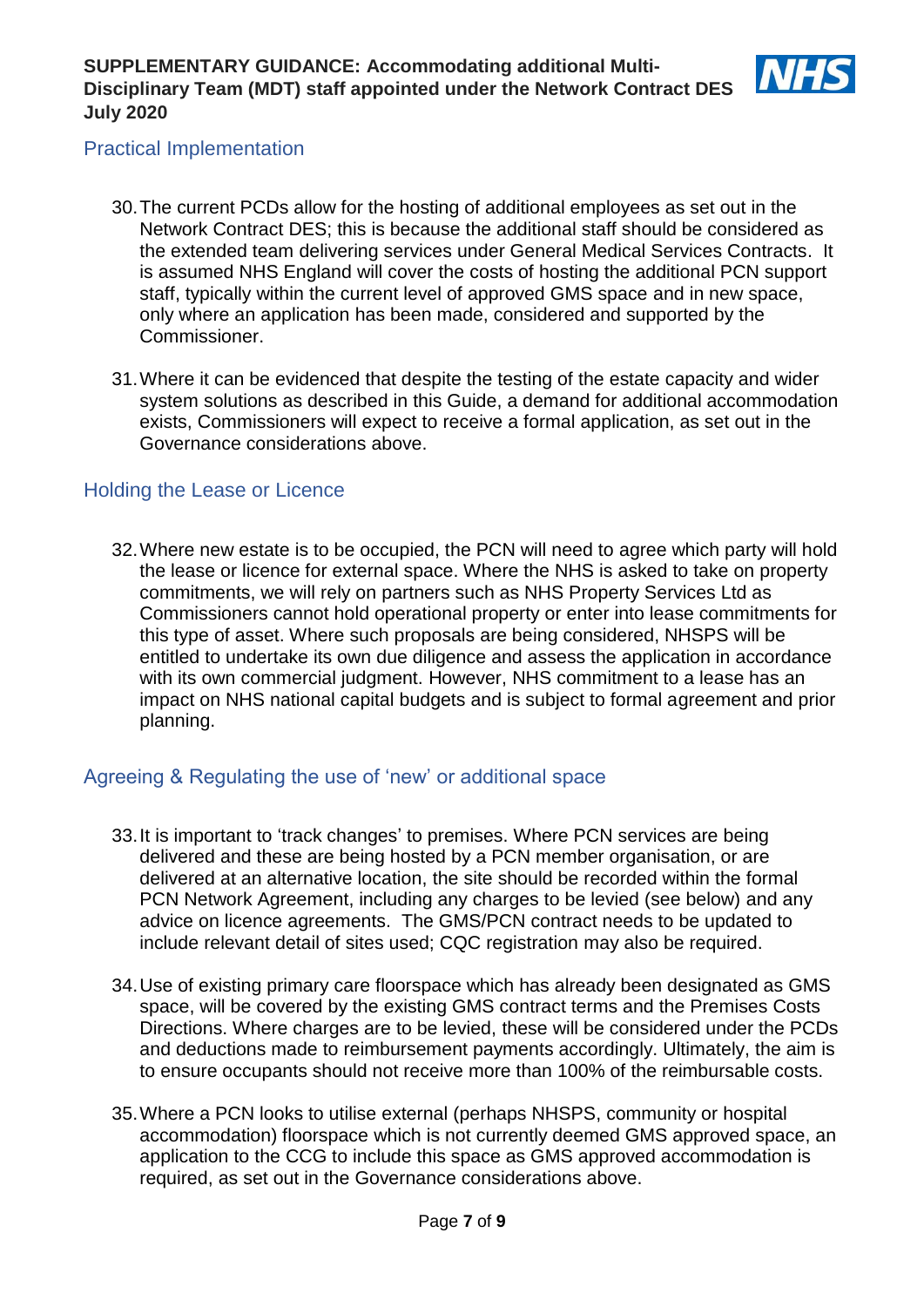

36.Occupation should be secured by way of negotiation and recorded in a Licence (short term/less than 12 months & no exclusive use) or Lease (longer term / more than 12 months and/or exclusive use of space). Shorter term arrangements may be preferred initially to provide flexibility and change over time should further service changes be anticipated.

### Charging for accommodation or utility / running costs

- 37.A PCN extended roles staff member is deemed to be a GMS service provider and the extended workforce should be considered an expansion of the GMS workforce where significant unseen benefits are available to staff, patients and the system. These teams should not be considered to have a negative impact on the practice costs.
- 38.A thorough assessment of all accommodation options should be undertaken, as detailed above and consideration given to the impact on Commissioner budgets. A cost-effective solution should be proposed, ensuring appropriate use of public funds and best use of existing accommodation is achieved.
- 39.In terms of charging a contribution towards costs where the NHS is already reimbursing costs against that accommodation, these cannot be re-charged to subtenants/service providers, to avoid the potential for double-charging.
- 40.Where hosting arrangements are agreed across a PCN, an agreement may be required between the parties where other members share the burden of any additional costs which the host practice/provider may suffer. Unless the services are delivered out of hours though, where specific additional running costs may be created, it is expected these staff will create little impact on running costs. The creation of bureaucratic recharging deals between parties should be avoided and perhaps, quid pro quo arrangements considered instead, where possible.
- 41.Where PCN services are delivered in community spaces (typically paid for by local Trusts), conversations will need to be had regarding contributions towards running and rental costs, as a new commitment for a GP practice/PCN.
- 42.The process for securing reimbursable costs is set out above in Governance considerations; non-reimbursable costs will be subject to negotiation and agreement between the landlord and PCN members on a case by case basis.

### **NHS England and Improvement Primary Care Estates Team**

For further advice and guidance on estates and PCNs, please access the PCN estates network by following the steps below: